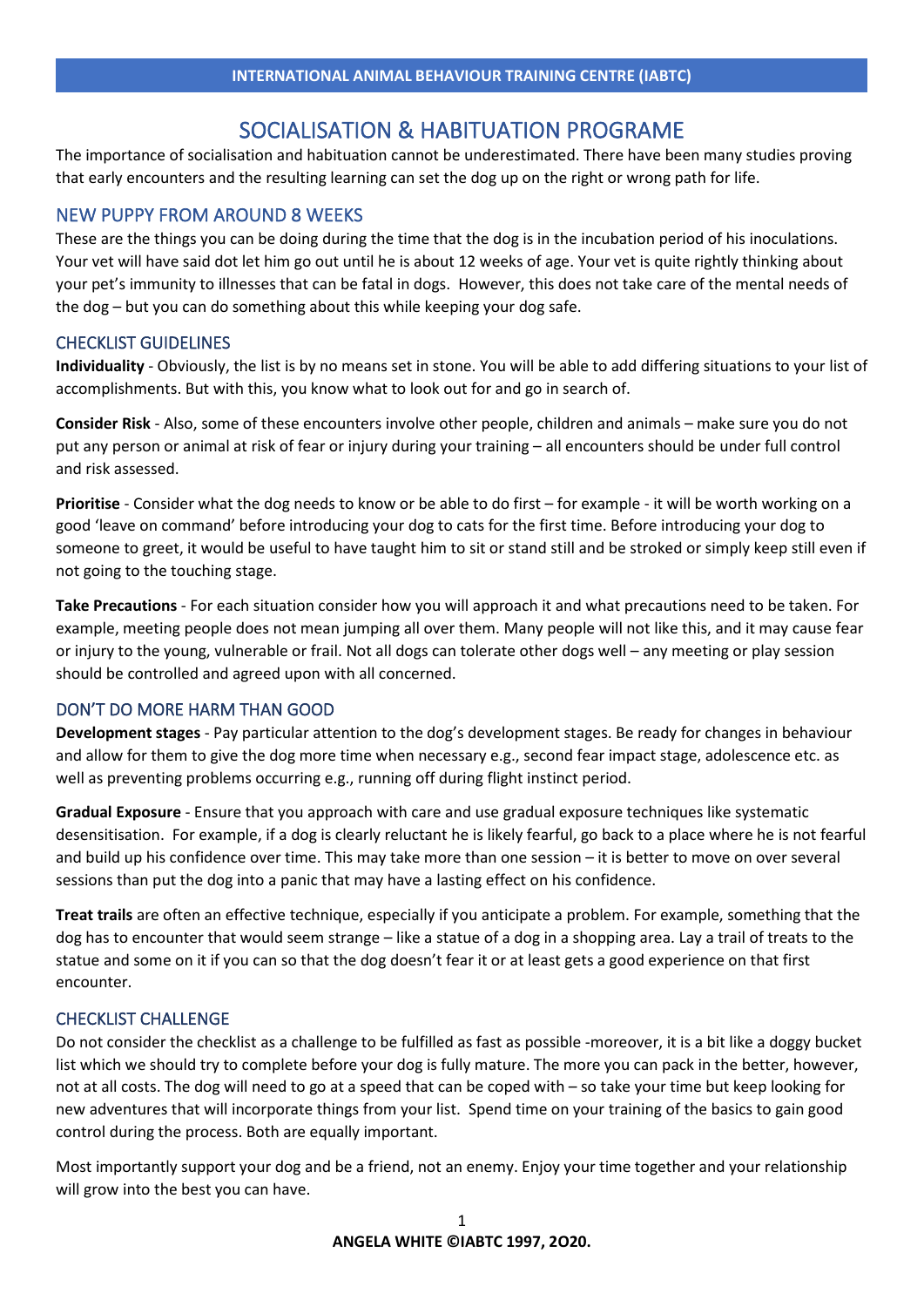| <b>PEOPLE</b>    |                    |                          |                                |                               |                    |
|------------------|--------------------|--------------------------|--------------------------------|-------------------------------|--------------------|
| <b>PEOPLE</b>    | Umbrella □         | With Stick $\Box$        | Wheelchair $\square$           | Jogging $\square$             | Elderly $\square$  |
|                  | Helmets $\square$  | Hats $\square$           | Uniform □                      | Cycling $\Box$                | In a Car $\Box$    |
|                  | Seated $\square$   | In Crowds □              | Delivery $\square$             | Visitor $\Box$                | Injured $\square$  |
|                  | Homeless $\square$ | Shop Assistant<br>$\Box$ | Someone to<br>ignore $\square$ | Someone to<br>greet $\square$ |                    |
| <b>WOMEN</b>     | Large $\square$    | Small $\square$          | Loud $\Box$                    | Quiet D                       | Made up $\Box$     |
|                  | Glasses $\square$  | Sunglasses $\square$     | In a dress $\Box$              | Dressed up $\Box$             | Other $\Box$       |
| <b>MEN</b>       | $Big \sqcup$       | Small $\square$          | Loud $\Box$                    | Quiet <sub>D</sub>            | Bearded $\square$  |
|                  | Glasses $\Box$     | Deep Voice $\square$     | Uniformed $\Box$               |                               | Other $\Box$       |
| <b>TEENAGERS</b> | Hoodies $\square$  | Earphones $\square$      | On phone $\square$             | Standing $\square$            | Walking            |
| <b>TODDLERS</b>  | Pushchair $\Box$   | Crawling $\Box$          | Playing $\Box$                 | Crying $\Box$                 | Approaching $\Box$ |
|                  |                    |                          |                                |                               |                    |
| <b>BABIES</b>    | In a pram $\Box$   | In a stroller $\Box$     | Being held $\square$           | Being fed $\square$           | Other $\square$    |
| <b>OTHERS</b>    |                    |                          |                                |                               |                    |
|                  |                    |                          |                                |                               |                    |

Add your own notes on this category e.g., other encounters, degree of difficulty, interesting points and places.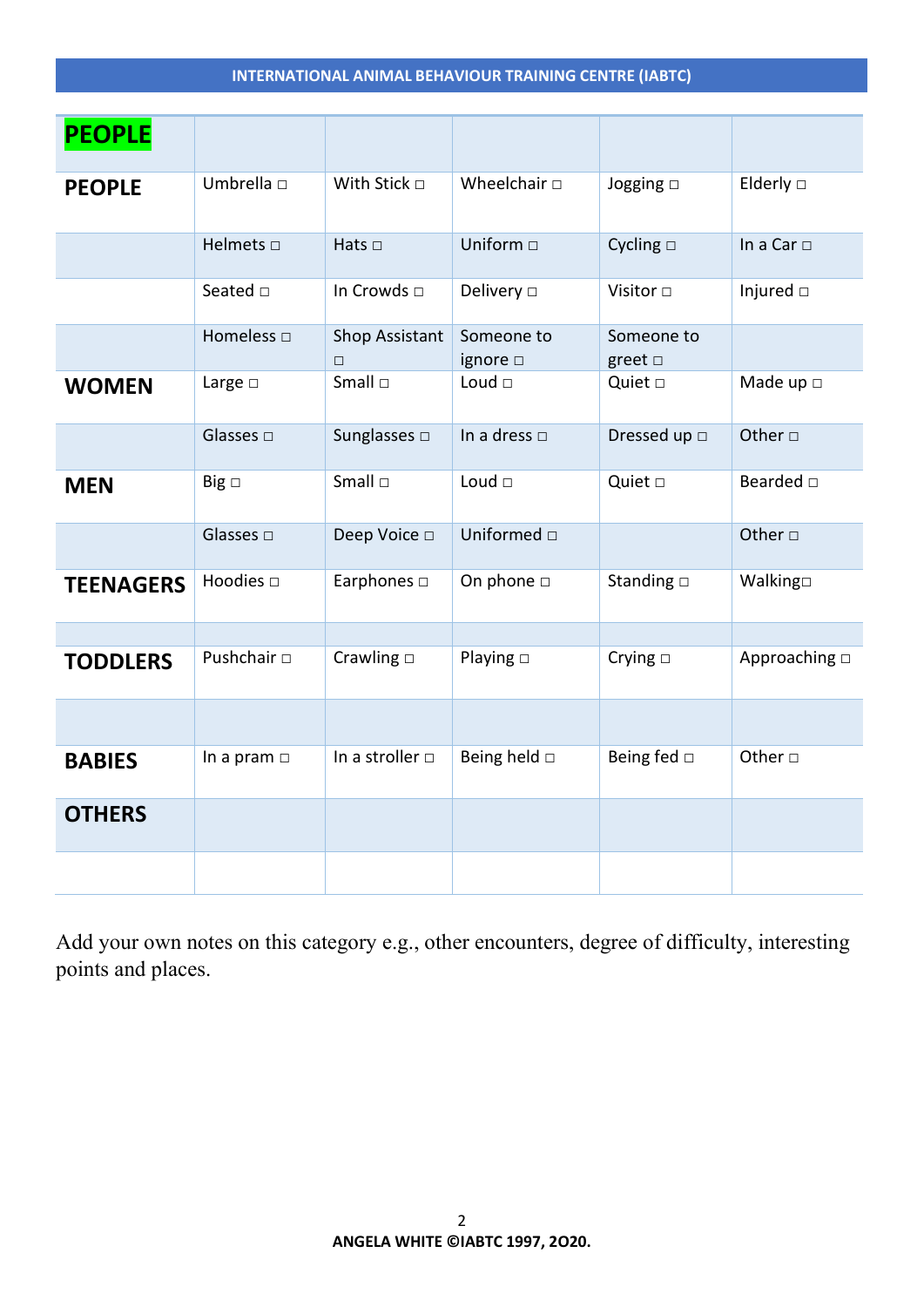| <b>ANIMALS</b>                  | <b>No pulling</b><br>towards  | or away from.         | <b>No reactivity</b><br><b>No Chasing</b> | <b>No noise</b><br><b>Stay calm</b> | Ok to look but<br>no touching! |
|---------------------------------|-------------------------------|-----------------------|-------------------------------------------|-------------------------------------|--------------------------------|
| <b>DOGS</b>                     | On Lead $\square$             | Off lead $\square$    | At a Distance $\Box$                      | Close by $\Box$                     | In a class $\square$           |
|                                 | Large $\square$               | Small $\square$       | Black $\Box$                              | White $\square$                     | Flat face $\square$            |
|                                 | Panting $\Box$                | Laid Down $\Box$      | Playing $\square$                         | Running $\Box$                      | Being carried $\square$        |
|                                 | Barking $\square$             | Male $\square$        | Female D                                  | Fluffy $\Box$                       | Shaggy $\square$               |
|                                 | Older <sub>D</sub>            | Younger $\Box$        | Dressed $\Box$                            | Other $\square$                     | Other $\square$                |
| <b>CATS</b>                     | Still □                       | Moving                | Running $\Box$                            | Quiet <sub>D</sub>                  | Meowing $\square$              |
|                                 | Eating $\square$              | Kittens □             | □ Other □                                 | Other $\square$                     | Other $\square$                |
| <b>HORSES</b>                   | In a Field $\square$          | In a Stable $\square$ | Being Ridden □                            | Rider talking $\square$             | Being Led $\square$            |
|                                 | Racing $\square$              | Trotting $\Box$       | <b>Riders mounting</b><br>$\Box$          | Riders<br>dismounting $\Box$        | Loading $\square$              |
| <b>FARM</b><br><b>LIVESTOCK</b> | Sheep $\Box$                  | Cattle $\square$      | Chickens $\Box$                           | Ducks $\square$                     | Other $\square$                |
|                                 | Goats $\square$               | Pigs $\Box$           | Other $\square$                           | Other $\square$                     | Other $\Box$                   |
| <b>BIRDS</b>                    | Through a<br>window $\square$ | In a garden $\square$ | In a park $\Box$                          | On a pond $\Box$                    | Flying Over $\Box$             |
| <b>OTHER</b><br><b>ANIMALS</b>  | Rabbits $\square$             | Llama $\Box$          |                                           |                                     |                                |
|                                 | Pets $\Box$                   |                       |                                           |                                     |                                |

Add your own notes on this category e.g., other encounters, degree of difficulty, interesting points and places.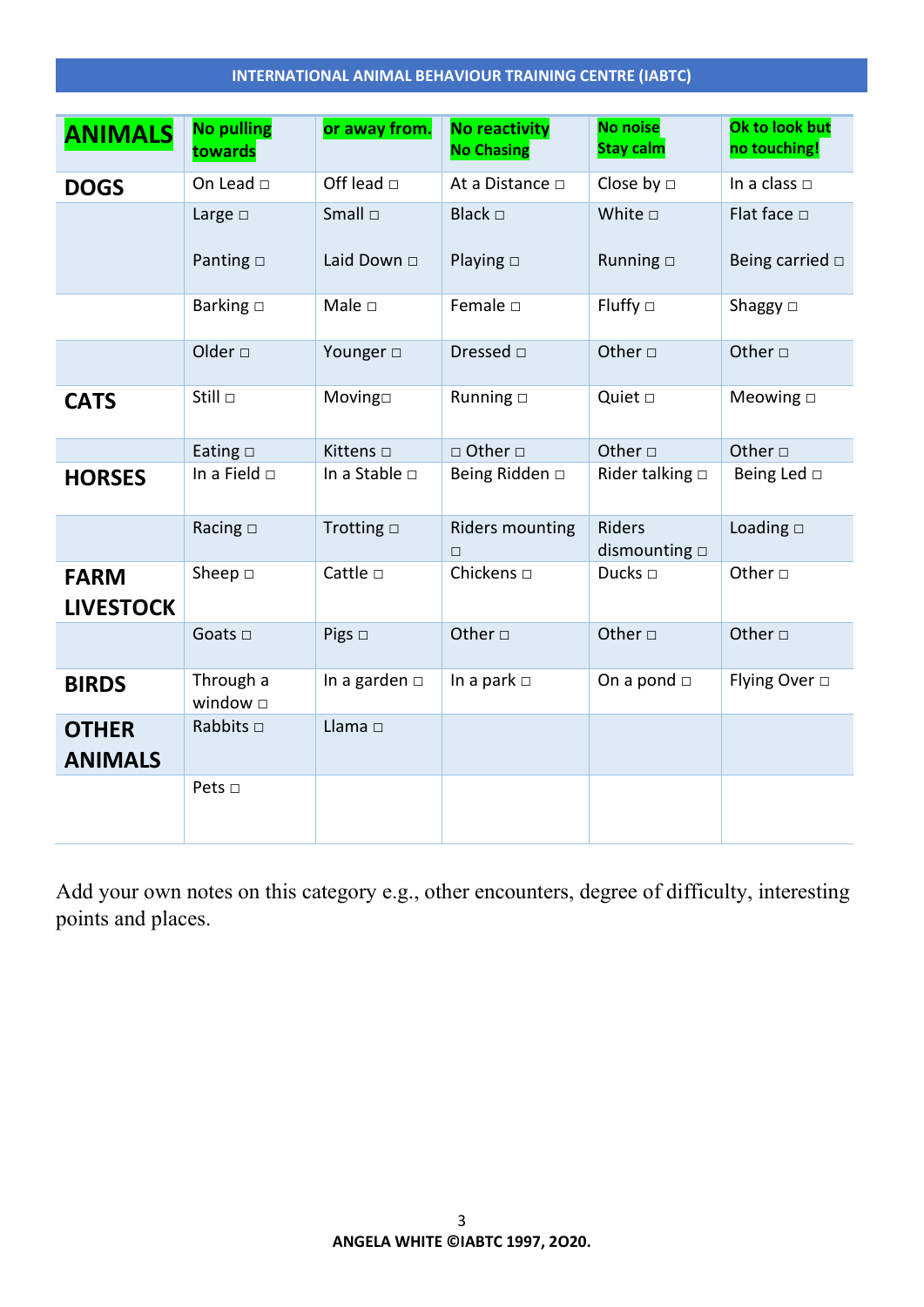| <b>HANDLING</b>                                 | <b>Calm</b><br><b>Acceptance</b>     | <b>No fear</b><br>responses        | No growling or<br>teeth              | <b>Acceptance of</b><br>others | <b>Mild avoidance</b><br>ok but no<br>refusal |
|-------------------------------------------------|--------------------------------------|------------------------------------|--------------------------------------|--------------------------------|-----------------------------------------------|
| <b>PAWS</b>                                     | Touched $\Box$                       | Held $\square$                     | Dried $\square$                      | Examined $\Box$                | Washed &<br>Dried $\Box$                      |
| feet, nails, pads,<br>hair                      | Nails clipped $\Box$                 | Hair between<br>pads trim $\Box$   | Front paws $\Box$                    | Hind Paws □                    | Gives Paws □                                  |
| <b>EARS</b>                                     | Touched $\Box$                       | Held $\square$                     | Examined $\square$                   | Cleaned $\square$              | Groomed $\square$                             |
| Inner, outer,<br>groom, treat                   | Smelled $\Box$                       | Trimmed if<br>necessary $\square$  | Other $\square$                      | Other $\square$                | Other $\square$                               |
| <b>GROOMING</b>                                 | Back $\square$                       | Chest $\Box$                       | Underside □                          | Legs $\square$                 | feet $\square$                                |
| The puppy<br>positions can be<br>utilised here. | Leg feathering<br>$\Box$             | Around back<br>end $\Box$          | Towel dried $\square$                | Being bathed                   | Hair dryer $\square$                          |
| <b>EYES</b>                                     | Look into $\square$                  | Hold still $\square$               | Accept hand<br>approaching $\square$ | Approach with<br>dropper       | other $\square$                               |
|                                                 | Cleaned $\square$                    |                                    |                                      |                                |                                               |
| <b>MOUTH</b>                                    | Lips $\Box$                          | Open mouth<br>□                    | Check teeth □                        | Test CRT □                     | Tongue $\square$                              |
| Capillary refill<br>time CRT.                   | Throat $\Box$                        | Palate □                           | Accept fingers in<br>$\Box$          | <b>Teeth Brushed</b><br>П      |                                               |
| <b>TREATMENT</b>                                | <b>Being</b><br>restrained $\square$ | <b>Being</b><br>bandaged $\square$ | Being held $\Box$                    | Being fed $\Box$               | Other $\square$                               |
| <b>WEARING</b>                                  | Collar $\Box$                        | Harness $\Box$                     | Lead $\square$                       | Muzzle □                       | Coat $\Box$                                   |
|                                                 | Other $\Box$                         |                                    |                                      |                                |                                               |
| <b>GENERAL</b><br><b>HANDLING</b>               | Handled all over<br>$\Box$           | Handled by<br>strangers $\square$  |                                      |                                |                                               |

Add notes on this category e.g., other encounters, degree of difficulty, interesting points and places.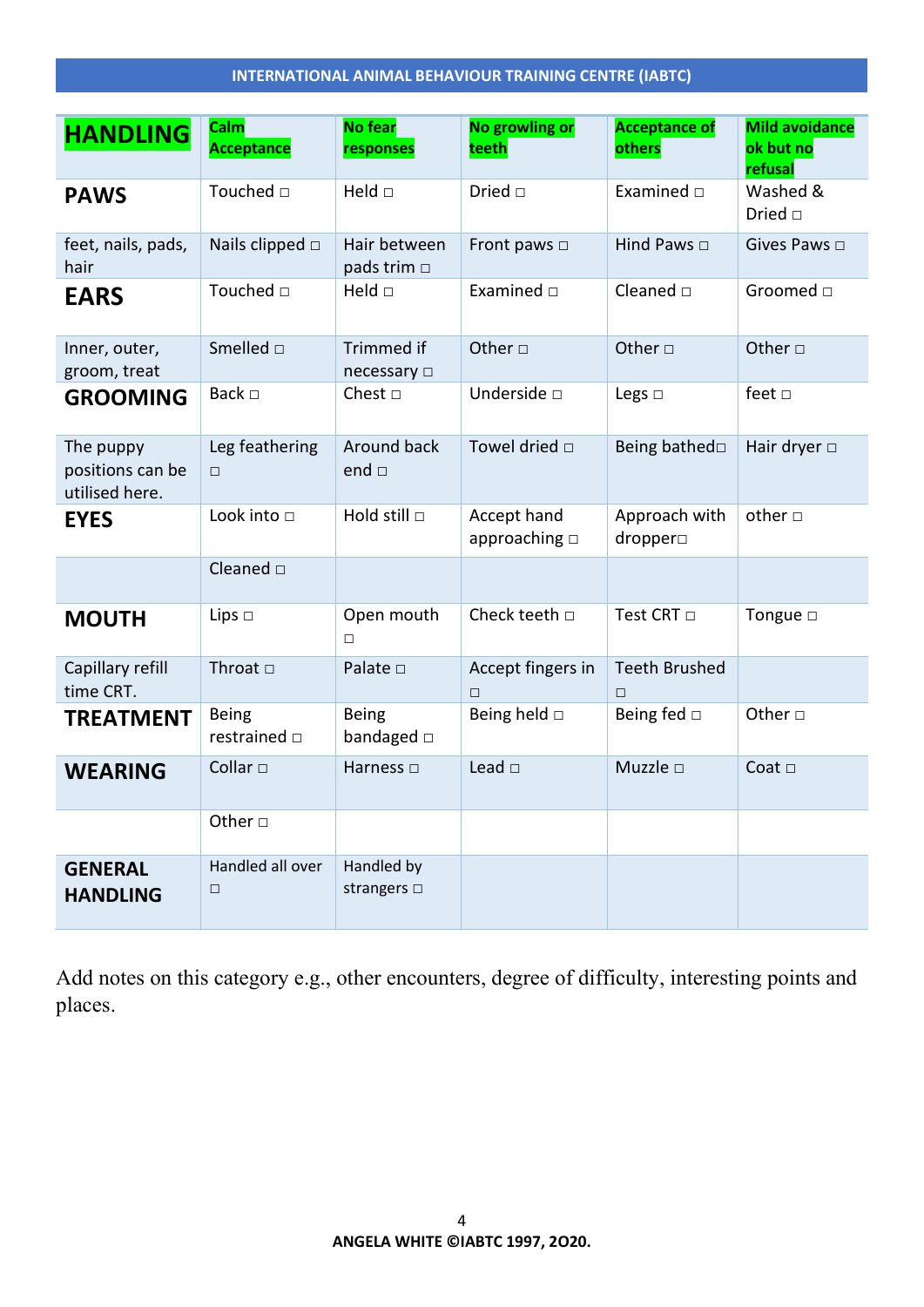| <b>ENVIRONMENTS</b><br><b>INDOORS</b>                                                         | Calm control                                   | Happy to<br>settle and<br>wait where &<br>when told | Not in the face<br>of other dogs<br>or people            | Greet others<br>only when<br>invited                             | Acceptance of<br>others<br>(animals or<br>people) in the<br>environment |
|-----------------------------------------------------------------------------------------------|------------------------------------------------|-----------------------------------------------------|----------------------------------------------------------|------------------------------------------------------------------|-------------------------------------------------------------------------|
| <b>HOUSES</b>                                                                                 | Your Own □                                     | Friends $\square$                                   | Family $\square$                                         | Upstairs $\square$                                               | Floor surfaces<br>П                                                     |
|                                                                                               | Household<br>noises $\square$                  | Vacuum<br>Cleaner $\square$                         | Washing<br>Machine $\square$                             | Dryers □                                                         | Dishwasher $\square$                                                    |
|                                                                                               | Television □                                   | Radio □                                             | Neighbours □                                             | Fan $\square$                                                    | Deliveries $\square$                                                    |
|                                                                                               | Doorbell $\square$                             | Telephone □                                         |                                                          |                                                                  |                                                                         |
| <b>SHOPS</b>                                                                                  | Pet Shop □                                     | Gift Shop □                                         | Post Office? □                                           | Bank? $\square$                                                  | Other $\Box$                                                            |
| Seek out Shops that<br>allow it                                                               | <b>Go Outdoors</b><br>$\Box$                   | Other $\Box$                                        | Other $\Box$                                             | Other $\square$                                                  | Other $\Box$                                                            |
| <b>CAFÉ - SOME ARE</b><br><b>SPECIALLY FOR DOGS</b>                                           | Dog Friendly<br>$\Box$                         | Allows $\square$                                    | Outdoors □                                               | Indoors $\Box$                                                   | Other $\square$                                                         |
| Write in the names to<br>remind you                                                           | Other $\square$                                | Other $\square$                                     | Other $\square$                                          | Other □                                                          | Other $\Box$                                                            |
| <b>SMALL SPACES</b>                                                                           | Bathroom $\Box$                                | Bedroom □                                           | Office □                                                 | Lift/elevator<br>$\Box$                                          | Toilet $\square$                                                        |
|                                                                                               | Vets $\Box$                                    | Waiting<br>room $\Box$                              | Other $\square$                                          | Other $\square$                                                  | Other $\square$                                                         |
| <b>FLOOR/GROUND</b><br><b>SURFACES</b>                                                        | Grass $\Box$                                   | Carpet $\square$                                    | Tarmac $\Box$                                            | Concrete $\square$                                               | Pebbles □                                                               |
| Caution regarding<br>temperature & slips                                                      | Slippery $\Box$                                | Rubber $\Box$                                       | Sand $\square$                                           | Bridges $\Box$                                                   | Mud $\Box$                                                              |
|                                                                                               | Tiles $\square$                                | Wood □                                              | Wet $\square$                                            | Puddles □                                                        |                                                                         |
| <b>GROOMERS/VETS</b>                                                                          | <b>Waiting areas</b><br>П                      | On a table $\square$                                | Bath $\Box$                                              | Dryer $\square$                                                  | Clippers $\Box$                                                         |
| Preparation will take the<br>stress out of the visit for<br>your dog & groomer/vet.           | <b>Brushes and</b><br>combs $\square$          | Other dogs<br>in a cage $\square$                   | <b>Nail Clippers</b><br>□                                | Being left $\square$                                             | <b>Being</b><br>restrained $\square$                                    |
| (See HANDLING above)                                                                          | <b>Being</b><br>handled by<br>others $\square$ | Settle in a<br>crate $\square$                      | Walk past<br>other dogs $\Box$                           | <b>Being</b><br>handled all<br>over $\square$                    |                                                                         |
| <b>HOTELS &amp; GUEST</b><br><b>HOUSES</b>                                                    | Parking $\square$                              | Reception $\square$                                 | Bedroom $\Box$                                           | Public areas<br>$\Box$                                           |                                                                         |
| Teach your dog its<br>manners. Not everyone<br>likes dogs. Don't make that<br>worse for them! | Settled in the<br>car                          | Able to<br>greet or not<br>as required              | Trained to not<br>go on the bed<br>or other<br>furniture | To remain<br>calm in a<br>settle and<br>greet only if<br>invited |                                                                         |